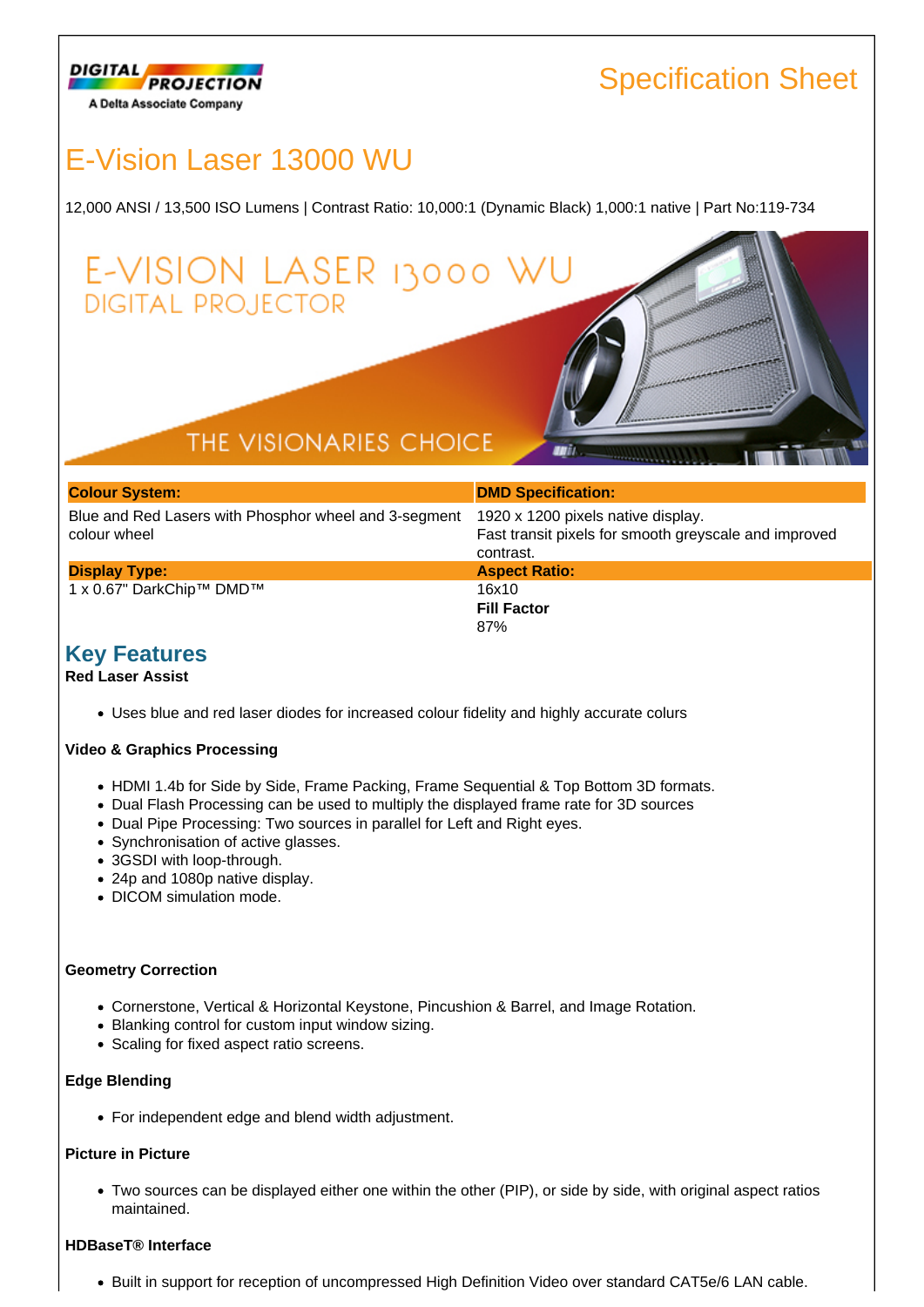Allows the projector to be placed up to 100m from the source with low cost cabling.

#### **Colour Processing**

Powerful seven point colour correction for accurate colour matching.

### **Projector Controller Software**

- Intuitive user interface for network control
- Simultaneous control of user-defined groups of projectors
- At-a-glance monitoring of projector status

#### **Projector Automation**

• Real-time clock provides daily on/off automation.

#### **Projector Maintenance Features**

- Sealed optics.
- Long life 20,000 hour illumination.

### **Source Compatibility:**

3GSDI is SMPTE 292M, SMPTE 259M-C and SMPTE 424M compliant. HDMI including Deep Color™ processing. Graphics standards up to 1920 x 1200 resolution at 60Hz via HDMI, DisplayPort or VGA. Component Video (SD and HD) via RGBHV.

## **Inputs/Outputs**

| <b>Video &amp; Computer</b> |                    |     | <b>Communication &amp; Control</b> |                     |     |
|-----------------------------|--------------------|-----|------------------------------------|---------------------|-----|
| Type                        | <b>Connector</b>   | Qty | Type                               | <b>Connector</b>    | Qty |
| <b>DVI-D 1.0</b>            | <b>DVI</b>         |     | 3D Sync Out                        | <b>BNC</b>          |     |
| DisplayPort 1.1a            | <b>DisplayPort</b> |     | 3D Sync In                         | BNC                 |     |
| HDMI 1.4b                   | <b>HDMI</b>        | 2   | LAN.                               | RJ45                |     |
| 3G-SDI in                   | BNC.               |     | RS232                              | 9-pin D-Sub         |     |
| 3G-SDI out                  | BNC.               |     | <b>Wired Remote</b>                | 3.5mm Stereo Jack 1 |     |
| VGA / Analog RGB            | 15-pin D-Sub       |     | 12V Trigger                        | 3.5mm Stereo Jack 2 |     |
| VGA Monitor out             | 15-pin D-Sub       |     |                                    |                     |     |
| Component Video             | $5 \times BNC$     |     | <b>NOTE: The LAN port is</b>       |                     |     |
| HDBaseT (see LAN)           | LAN RJ45           |     | shared with HDBase-T.              |                     |     |

| <b>3D Formats Supported</b>                                                                           | <b>HDTV Formats Supported</b>                                                                                              |
|-------------------------------------------------------------------------------------------------------|----------------------------------------------------------------------------------------------------------------------------|
| <b>Frame Packing</b><br>Dual Pipe<br><b>Frame Sequential</b><br>Side By Side (half)<br>Top and Bottom | 1080p (24Hz, 25Hz, 30Hz, 50Hz, 60Hz), 1080i (50Hz,<br>60Hz), 720p (50, 60Hz)                                               |
| <b>Computer Compatibility</b>                                                                         | <b>Bandwidth</b>                                                                                                           |
| Up to 1920 x 1200                                                                                     | 165 MHz on analog RGB<br>165 Megapixels per second on HDMI                                                                 |
| <b>Remote Control</b>                                                                                 | <b>Automation Control</b>                                                                                                  |
|                                                                                                       |                                                                                                                            |
| Addressable IR remote control, wireless and wired.<br>On-Board keypad.                                | Crestron RoomView® Connected<br><b>PJLink Class 1</b><br><b>LAN</b><br>RS-232<br>AMX (Device Discovery)<br>Served web page |
| <b>Colour Temperature</b>                                                                             | <b>Operation</b>                                                                                                           |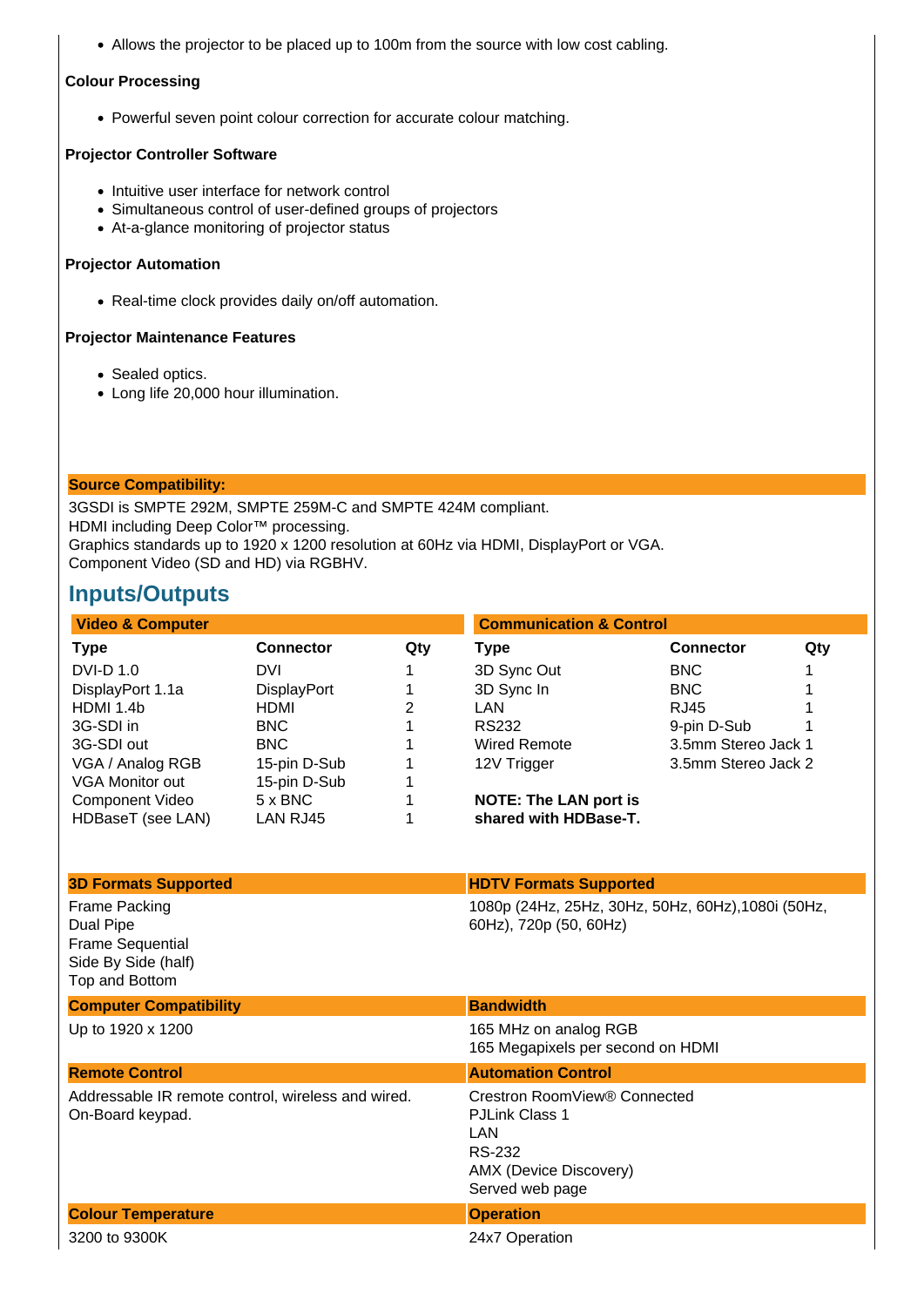Blue and Red Laser Light Source 20,000 hours

### **Lamp Type Typical Lamp Life**

#### **Lenses**

| ---------               |          |                        |                                                        |
|-------------------------|----------|------------------------|--------------------------------------------------------|
| Lens                    | Part No. | <b>Optimised Focus</b> | <b>Lens Shift</b>                                      |
| $0.38:1$ fixed          | 117-341  | $0.68m - 2.44m$        | none                                                   |
| 0.76 :1 fixed           | 112-499  | $0.81m - 5.08m$        | none                                                   |
| $0.75 - 0.93:1$ zoom    | 115-339  | $1.02m - 12.7m$        | Vert: 0.5 (U) 0.3 (D) frame, Hor: 0.1(L) 0.2 (R) frame |
| $1.25 - 1.79 : 1 z$ oom | 112-500  | $1.33m - 11.73m$       | Vert: 0.5 (U) 0.3 (D) frame, Hor: 0.1(L) 0.2 (R) frame |
| $1.73 - 2.27 : 1 z$ oom | 112-501  | $1.83m - 14.9m$        | Vert: 0.5 (U) 0.3 (D) frame, Hor: 0.1(L) 0.2 (R) frame |
| $2.22 - 3.67 : 1 z$ oom | 112-502  | $2.36m - 24.2m$        | Vert: 0.5 (U) 0.3 (D) frame, Hor: 0.1(L) 0.2 (R) frame |
| $3.58 - 5.38 : 1 zoom$  | 112-503  | $3.8m - 35.35m$        | Vert: 0.5 (U) 0.3 (D) frame, Hor: 0.1(L) 0.2 (R) frame |
| $5.31 - 8.26:1$ zoom    | 112-504  | 5.59m - 54.8m          | Vert: 0.5 (U) 0.3 (D) frame, Hor: 0.1(L) 0.2 (R) frame |

\* Lens focal ranges above are the optimised distances but are likely to focus further, please contact your RSM for more details. Lens ratio tolerances: E-Vision Series: +/-3%. HighLite Series: +/- 5%. M-Vision Series: +/- 2%. Titan Series: +/- 2%, INSIGHT Series: +/-2%,

| <b>Lens Mount</b>                                                                                                                                                                                                                                                                                                             |                                                                                                                                                                                                                                                              |
|-------------------------------------------------------------------------------------------------------------------------------------------------------------------------------------------------------------------------------------------------------------------------------------------------------------------------------|--------------------------------------------------------------------------------------------------------------------------------------------------------------------------------------------------------------------------------------------------------------|
| Motorised and programmable shift, zoom and focus.<br>Intelligent Lens Memory with 10 user-definable preset positions (except UST lens).                                                                                                                                                                                       |                                                                                                                                                                                                                                                              |
| <b>Mechanical Mounting</b>                                                                                                                                                                                                                                                                                                    | <b>Orientation</b>                                                                                                                                                                                                                                           |
| Front/Rear Table<br>Front/Rear Ceiling<br>Adjustable Front/Rear Feet                                                                                                                                                                                                                                                          | Table Top or Inverted: Yes<br><b>Pointing Up:</b><br>Yes<br>Pointing Down: Yes<br>Roll (Portrait):<br>Yes                                                                                                                                                    |
| <b>Power Requirements</b>                                                                                                                                                                                                                                                                                                     | <b>Power Consumption</b>                                                                                                                                                                                                                                     |
| 200-240VAC 50/60Hz single phase 7.8A<br>100-130VAC 50/60Hz single phase 11.5A<br>Note: that in 100-130VAC operation, the projector will<br>be at 70% brightness                                                                                                                                                               | Typical 1470W @ 240VAC in Normal mode<br>Typical 1220W @ 240VAC in ECO mode<br>Typical 1510W @ 240VAC in High Altitude mode<br>Typical 1060W @ 110VAC in Normal mode<br>Typical 1050W @ 110VAC in ECO mode<br>Typical 1110W @ 110VAC in High Altitude mode W |
| <b>Thermal Dissipation</b>                                                                                                                                                                                                                                                                                                    | <b>Fan Noise</b>                                                                                                                                                                                                                                             |
| Typical 5016 BTU/Hour @ 240VAC in Normal mode<br>Typical 4163 BTU/Hour @ 240VAC in ECO mode<br>Typical 5152 BTU/Hour @ 240VAC in High Altitude mode<br>Typical 3617 BTU/Hour @ 110VAC in Normal mode<br>Typical 3583 BTU/Hour @ 110VAC in ECO mode<br>Typical 3787 BTU/Hour @ 110VAC in High Altitude mode<br><b>BTU/Hour</b> | Normal mode: 48 dBA Max, 46 dBA Typical<br>Eco mode: 44 dBA Max, 42 dBA Typical<br>High Altitude Normal mode: 59 dBA Max, 57 dBA Typical<br>High Altitude Eco Mode: 59 dBA Max, 57 dBA Typical                                                               |
| <b>Operating/Storage Temperature</b>                                                                                                                                                                                                                                                                                          | <b>Operating Humidity</b>                                                                                                                                                                                                                                    |
| Operating: 0 to 35C (32 to 95F)<br>Operating: 35 to 40C (95 to 104F) w/ reduced light output 10 to 90% relative, non-condensing<br>Storage: -20 to 60C (-4 to 140F)                                                                                                                                                           |                                                                                                                                                                                                                                                              |
| <b>Weight (Chassis Only)</b>                                                                                                                                                                                                                                                                                                  | <b>Dimensions</b>                                                                                                                                                                                                                                            |
| 31 kg<br>68.3 lb                                                                                                                                                                                                                                                                                                              | L: 59.83 cm x W: 50 cm x H: 21.85 cm<br>L: 23.55 in x W: 19.68 in x H: 8.60 in                                                                                                                                                                               |
| <b>Safety &amp; EMC Regulations</b>                                                                                                                                                                                                                                                                                           |                                                                                                                                                                                                                                                              |
| UL / cUL, BIS, CB, CCC, KC, FCC (Part 15) Class A, FDA<br>(Accession Number), CE, RoHS 2, IEC EN 60825-1-2014<br>Class 3R Laser Product, IEC EN 60825-1-2007 Class 1<br>Laser Product IEC EN 62471-5-2015 Risk Group 3                                                                                                        |                                                                                                                                                                                                                                                              |
| <b>Accessories</b>                                                                                                                                                                                                                                                                                                            |                                                                                                                                                                                                                                                              |
| <b>Accessory</b><br>Infrared Remote (replacement)<br>*Dimensions included for reference only and are subject to change. Please download the full set of CAD files for this<br>display for more accurate information.                                                                                                          | Part No.<br>117-780                                                                                                                                                                                                                                          |
| <b>Downloads</b>                                                                                                                                                                                                                                                                                                              |                                                                                                                                                                                                                                                              |
|                                                                                                                                                                                                                                                                                                                               |                                                                                                                                                                                                                                                              |